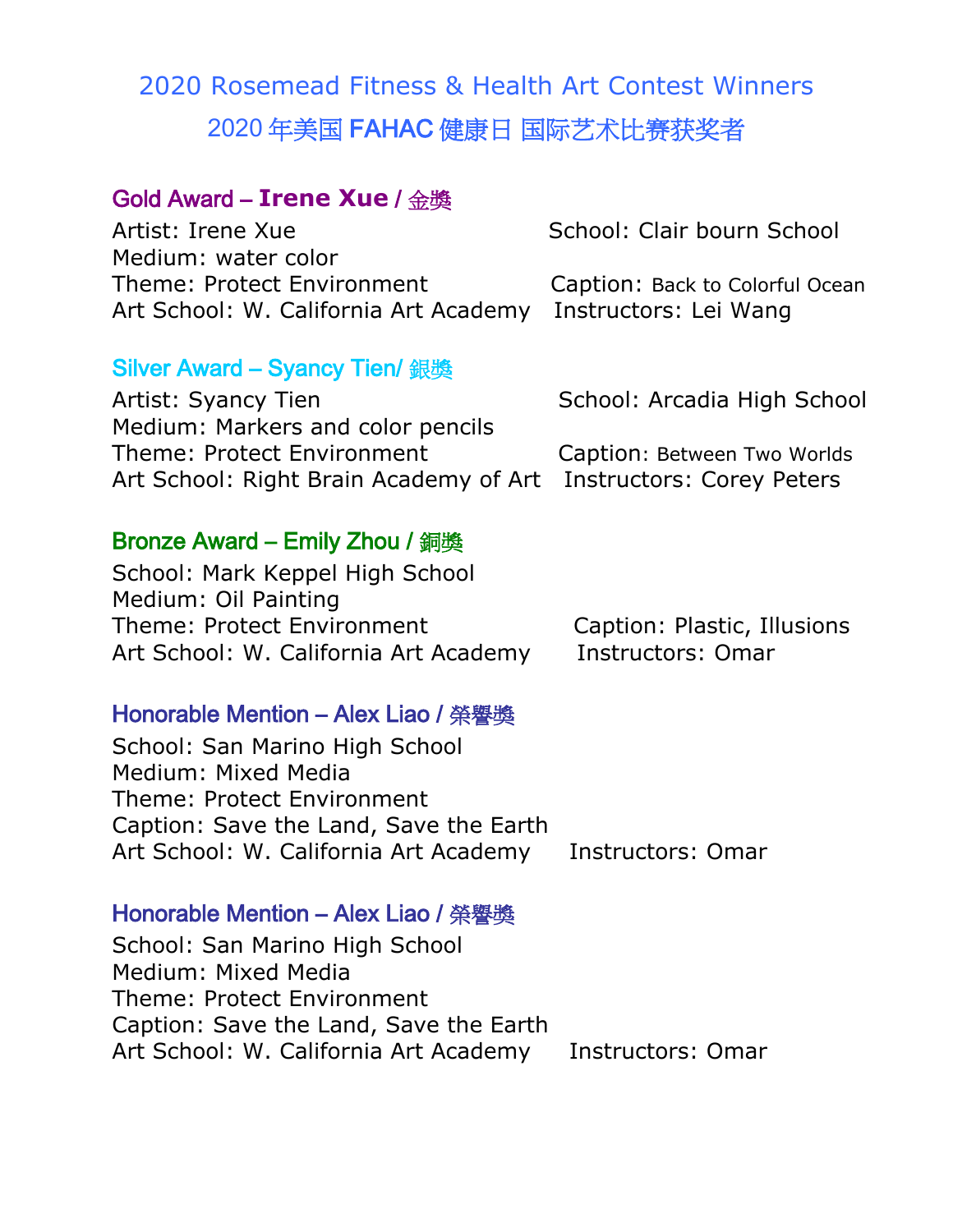## **\* 27th Congressional Award / 美国 27 区国会奖**

#### **Toddlers 6 and under:**

```
Harry Zhang(6) (P)
Eason Xue(6)(Water-in-Motion)(P)
Juniors:7-10 
Leland Shi (7)(P)
Nathan Liu (9)(P)
Bill Wang (7)(P)
Youths: 11-14 
Shunshun Xie (13)(P)
Wonjeong Lim (14)(Healthy Living)(G)
Teens: 15-18 
Alex Liao (16)(P)
Pearl Wen (16) (Healthy Living) (Temple City,) (B)
Sydney Tien (15)(Protect Environment)(G)
```
# **\* 49th Assembly District Award / 美国 49 区国会众议院奖**

# **Toddlers 6 and under:**

**Muxuan Zhang (4)(P) Juniors:7-10 Avril Deng (9)(P) Kate Zhang(7)(P) Youths: 11-14 Jianxi Ding (13)(B) Katie Mak (11)(Healthy Living)(San Marino/Valentine Elementary)(G) Teens: 15-18 Christian Liao (16)(P) Adults: 19 and up Qing Hu (Photos award)**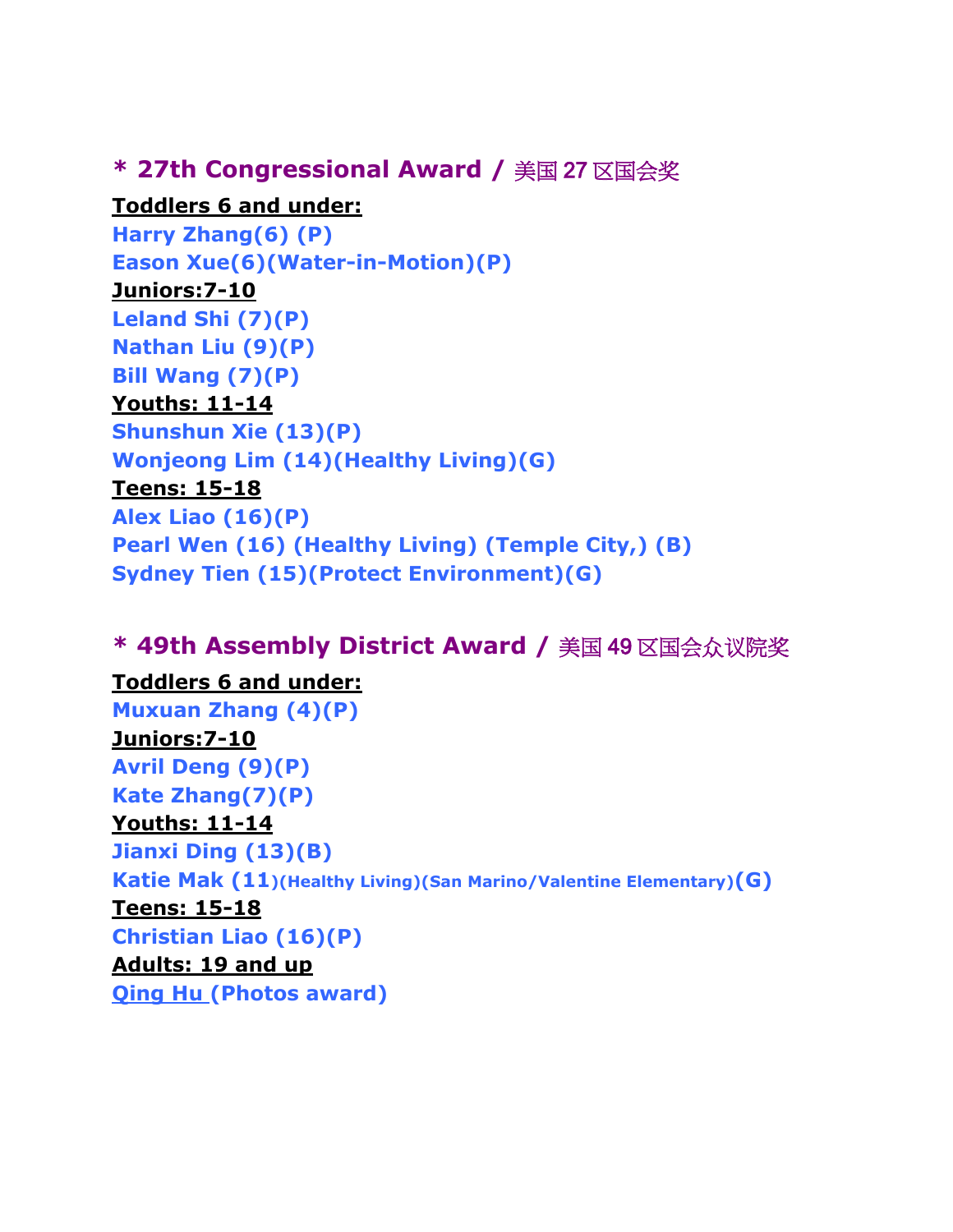# **\* County of Los Angeles Board of Supervisors, 1st**

**District Award** / **美国 1 区洛杉矶郡奖**

**Toddlers 6 and under: Eason Xue ( 6 )(P) Joey Zheng (6)(P) Juniors:7-10 Chloe Shyu (9)(P) Dangdang Xie (7)(P) Celine Li (9)(P) Youths: 11-14 Fredrik Wong (11) (Protect Environment)(G) Teens: 15-18 Adults: 19 and up Walter zhao (Photos award) James Mao** 

# **\* 22nd Senate District Award / 美国 22 区国会参议院奖**

**Toddlers 6 and under:** 

**Evan Wang(5)(P) Juniors:7-10 Kate Xiao (7) (P) Aden Li (10)(P) Kara Mak (8)(H,G) Youths: 11-14 Irene Xue (13)(P)**

**Teens: 15-18 Emily Zhuo (17) (P)**

#### **Adults: 19 and up**

**James Mao (Photos award)**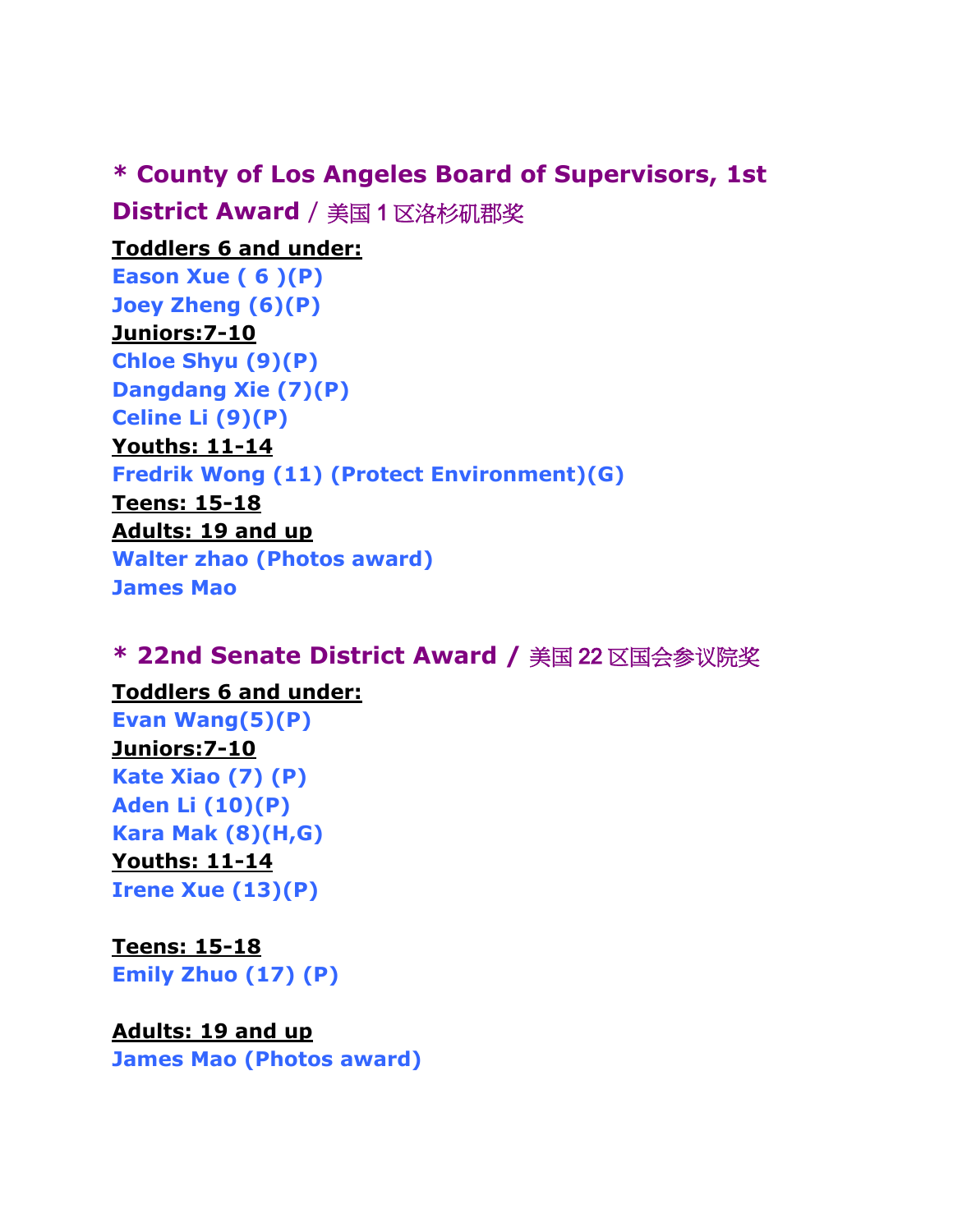# **\* California State Treasurer Award / 美国加州财务部奖 Toddlers 6 and under:**

**Owen Xiao(5) (P) Juniors:7-10 Lawrence Zhao (10)(P) Lucas Zhao (7)(P) Youths: 11-14 Irene Xue (13 )(P) Chloe Wu (12)(Healthy Living)(G) Teens: 15-18 Kora Chiu (15)(Protect Environment)(G) Adults: 19 and up Sally He (Photos award)**

# **\*Rosemead Park and Recreation Center Award**

# **Toddlers 6 and under:**

- Eason Xue(6)(Water-in-Motion)(P)
- Owen  $Xiao(5)$ (Health Living)  $(P)$
- Michelle Zhang (6) (Health Living)

# **Juniors:7-10**

- Nathan Liu  $(9)$  (Protect Environment  $(P)$
- Chloe Shyu (9) (Water in Motion) (P)
- Lawrence Zhao (10) (Healthy Living) (P)

# **Youths: 11-14**

- Shunshun Xie (13) (Protect Environment) (P)
- Fredrik Wong (11) (Protect Environment) (G)
- Chloe Wu (12)(Healthy Living)(G)

# **Teens: 15-18**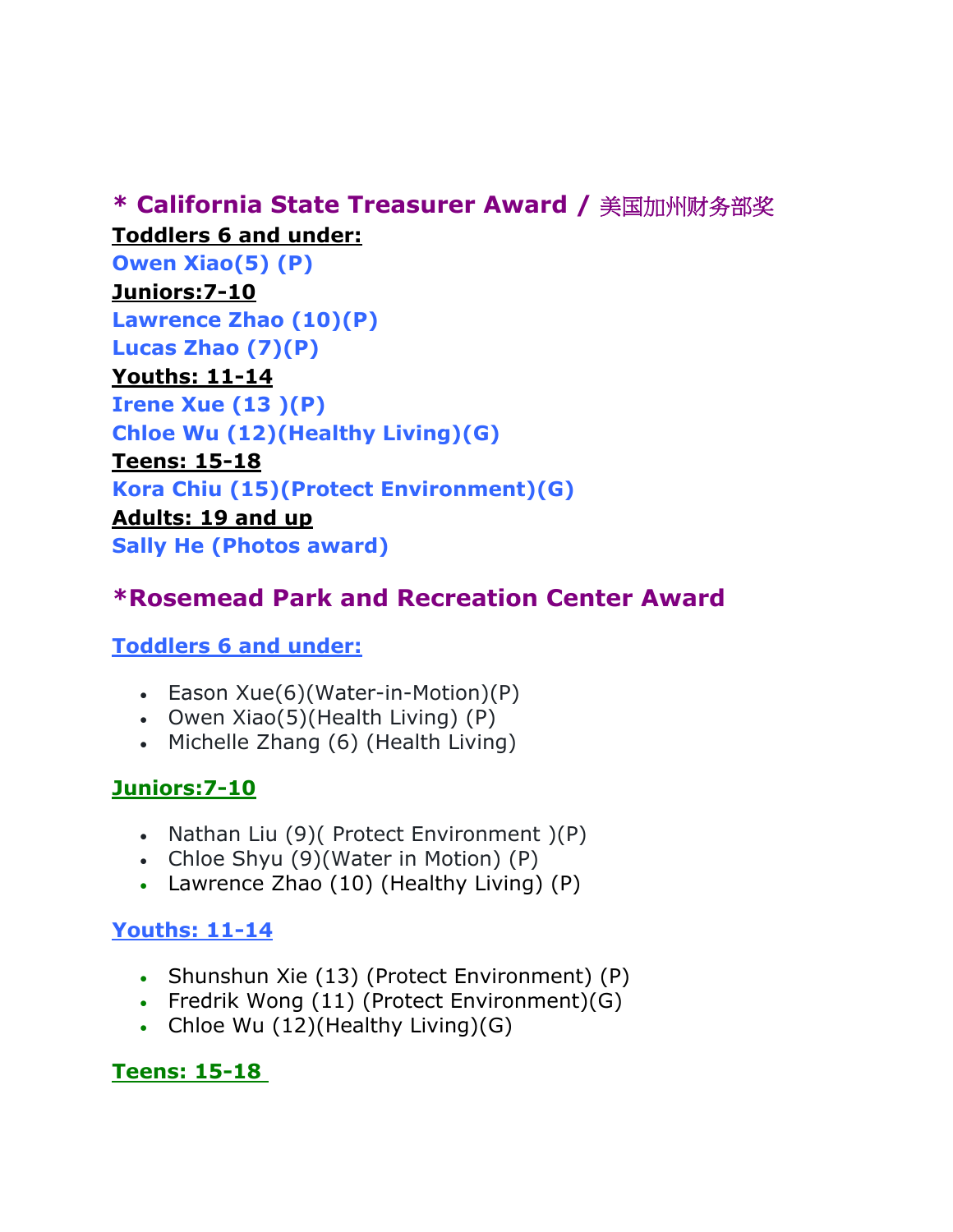- Alex Liao (16) (Protect Environment)(P)
- Sydney Tien (15)(Protect Environment)(G)
- Kora Chiu  $(15)$ (Protect Environment) $(G)$

# **\* Rosemead Chamber of Commerce Award / 罗斯密商会奖 Toddlers 6 and under: Michelle Zhang Youths 11-14 :Alice Zhou**

# -------------------------------------------------------------------------------

#### **Honorary Judges:**

27th Congressional 39<sup>th</sup> Congressional 22en Senate district 49th Assembly District Los Angeles County Supervisor, 1st District The Los Angeles County Sheriff's Temple Station Mayor of Rosemead City Rosemead Park & Recreation Department Rosemead Chamber of Commerce Rosemead Sister City

#### **Judges / Advisory Judges:**

Louie M. Valdivia – Former Diplomat, Department of Homeland Security U.S. Consulate General Hong Kong Master of Calligraphy Bing Yeh – Opus 119 Board of Director and Kapok Guitar Art Director Brett Bailey – Concept Designer and 3D Model Design Ming Pan – Hollywood File Visual Effect Creative Art Director Philip Sahagun – Cirque Du Soleil Artist Coach and Professional Martial Artist Steve Mok – Architectural Photographer Yeung Lam – Former Professor of Hong Kong Academy of Fine Arts ------------------------------------------------------------------------------------------

Art directors: Bing C. Yeh / Louie M. Valdivia / Steve Mok Advisors: Becky Cheng / M. Janet Chin / Bernie Galindo Counselor: Jiong Feng / Ray Jan / Allen Wang Curators: RCRC / Lei Wang Coordinator: Meilin Su